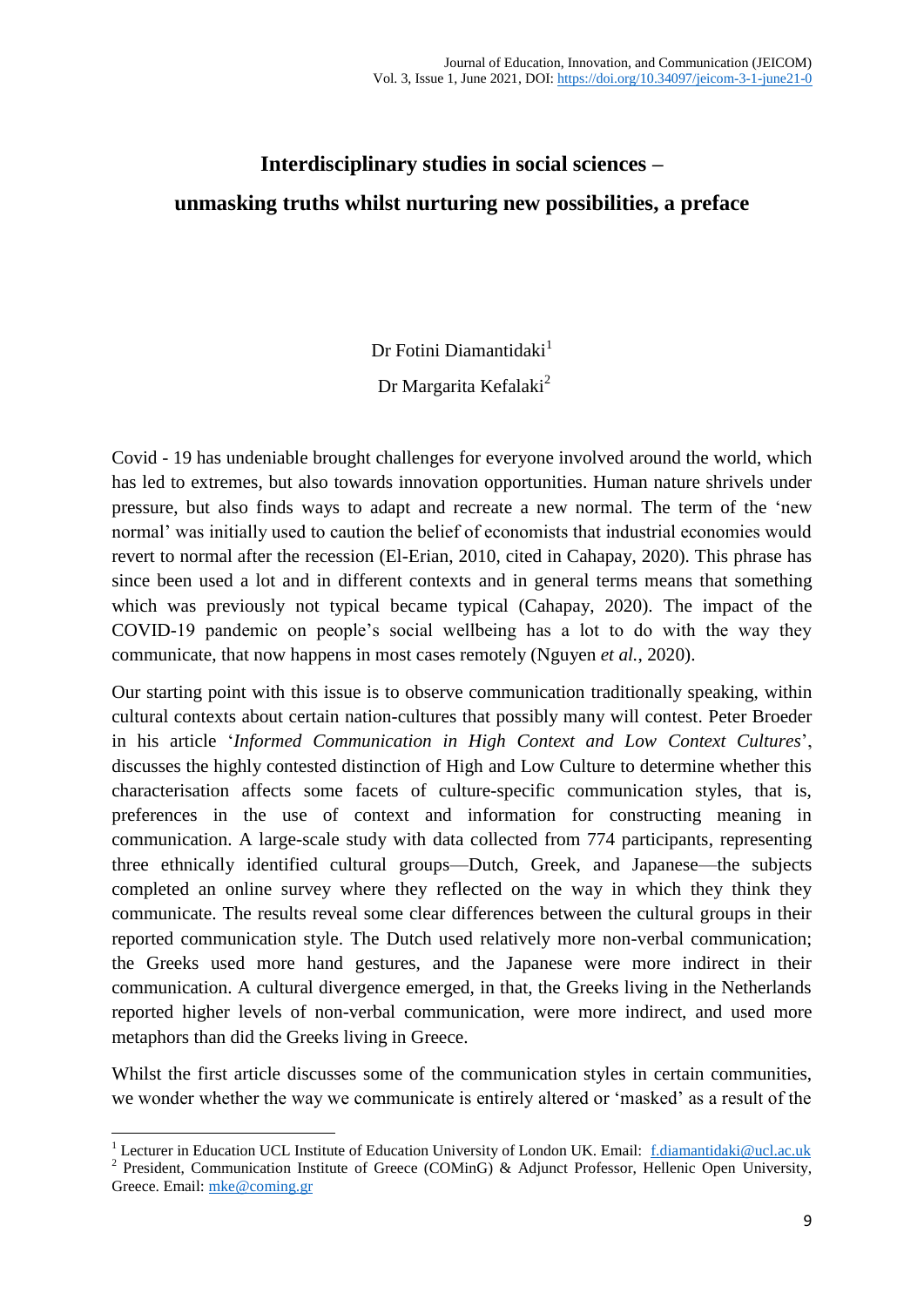pandemic and whether we are all still communicating in the same way, using gestures with verbal and nonverbal cues, regardless of which community, national or hybrid identity we think we belong to. An element, that in our opinion has significantly impacted on the way we communicate is the use of masks in our daily lives. What does the mask add to our communication possibilities and whether it destroys them remains to be seen, as we hopefully start to emerge from a global pandemic. Do we create new ways of communication and add or remove meaning to our social existences, as a result of wearing the masks, or do we, as human beings are forced to recreate a new masked reality and identity, an extension of ourselves with masks on?

Margarita Kefalaki in her article '*Masks as part of our Novel Identity: Creation of Meaning within a Time of Global Pandemic*' argues that masks have become a personal and social identity tool. She suggests that the mask is now part of our face, covering its lower part, hiding our facial expressions. The paper examines the place and use of masks as markers of personal and social identities and an interpretation of social responsibility. It presents the symbolic meaning of masks as an anthropological artifact, the dilemma of individual liberty challenged by social responsibility and the way we can create meaning through adaptation to a new "masked reality". The article adapts the social identity theory (SIT) that presupposes that one part of the self-concept is defined by our belonging to social groups (Trepte, 2006).

Speaking of the need to belong to a group and be recognised, one could argue how far one individual would go to indeed be favoured and recognised. Jürgen Rudolph and co-authors, in their article 'Anti-facemaskism—Politicisation of Face Masks during COVID-19 in the Context of Trump's Plutocratic Populism' discuss Donald Trump's' Presidency and argue it may be best remembered because of its populist, anti-scientific, and denialist approach towards the pandemic. After providing a brief literature review that focuses on the academic literature on face masks, the article shows that Trump's absurd responses to the pandemic were not unique amongst populists worldwide. Based on a qualitative analysis of Trump's numerous false and misleading statements about COVID-19, the article aims to reconstruct Trump's coronavirus and facemask responses that contributed to the U.S. having the highest coronavirus death toll worldwide. The article concludes by highlighting the importance of teaching critical thinking and the careful evaluation of the trustworthiness of sources to avoid falling for fake news and populist propaganda.

Teaching critical thinking is indeed key, to avoid falling for fake news and populist propaganda, that prevails in today's new world. However, not all is lost. Moving forward, there are good examples of critical thinking which successfully demonstrate how even very practical subjects can adapt to a 'new normal'. M. A. Gunasekara Thathsara D. Maddumapatabandi and Kelum A. A. Gamage add an element of hope and creativity with their article '*Remote Lab Activities in a Digital Age: Insights into Current Practices and Future Potentials*'. They demonstrate successfully how current practices in laboratories change and adapt to a remote environment as a result.

Laboratories and practical workshops are a crucial element in science, technology, engineering, and mathematics (STEM) subject streams in higher education, where the COVID-19 pandemic has created an unprecedented challenge in conducting such activities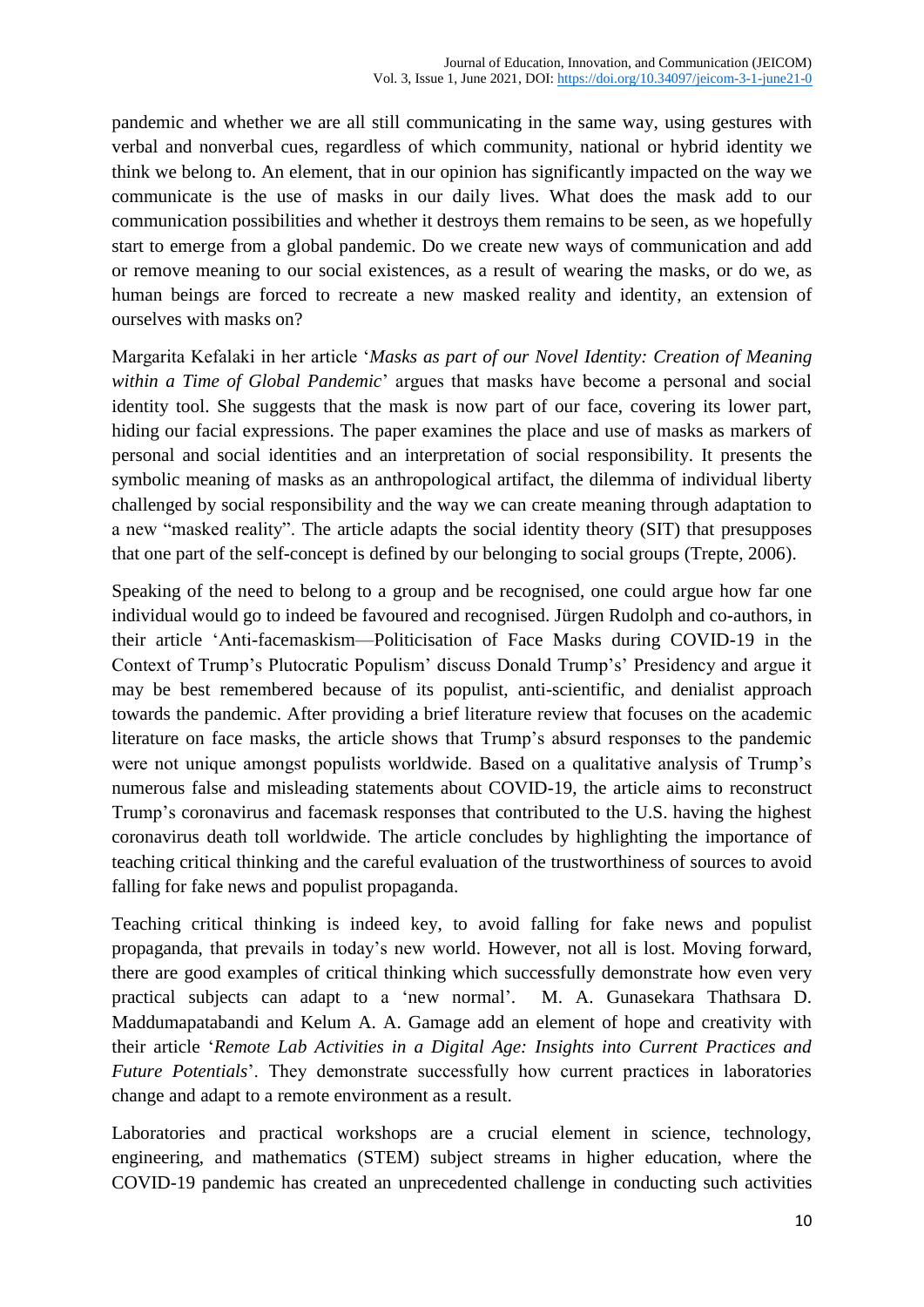face-to-face. Many universities in the western world are now experimenting with various platforms to conduct laboratory activities remotely, in conjunction with online delivery of teaching. It demands significant adjustment to traditional face-to-face laboratory activities, where this paper investigates the practices universities currently adapted and potential future technologies available for remote delivery of laboratories. This paper also identifies the areas for enhancement of students' remote laboratory experience, and a survey was also conducted to identify students' perception of laboratory activities during online and hybrid delivery of teaching. The research study explored current practices of remote lab delivery and also provide an insight into the future potentials of remote lab activities in a digital age.

In the spirit of innovation and applied critical thinking Orr Levental  $\&$  Hadas Brodie Schroeder discuss a project '*From the sports field to the classroom: The social role of an elite sports team in the periphery*'. In their study they argue that sports teams can play an essential role in conveying educational and societal values to teenage high school students. More specifically, they examined the ability of a successful local soccer team to motivate high school students to improve their academic achievements and behavior. This research used interviews and focus groups with educators from two peripheral towns, one Arab and one Jewish. The texts were qualitatively open coded and constructed into major themes. They found that soccer teams with an educational and societal agenda and solid cooperation with the local schools, would influence students to improve their academic achievements and behavior.

We finish off our suite of interdisciplinary articles for this issue, with a classic yet diachronic message from Susan Kelly Archer & David Esser, that the most important factor linked to success is personal motivation related to learning. Isn't this something that we can all relate to? In their article, '*Organizational Design of Secondary Aviation / Aerospace / Engineering Career Education Programs*', they aimed to identify and evaluate the underlying organizational factors of successful secondary aviation/aerospace/engineering career education programs, through application of measures traditionally associated with organizational theory. Analysis methods included factor analysis, structural equation modelling, and a review of study participants' comments to identify emerging themes for triangulation with the statistical analysis results. Participants in the study comprised aviation/aerospace/engineering career education stakeholders. Hypothesis testing results indeed suggested that the most important factor in predicting success for an aviation/aerospace/engineering program is personal motivation related to learning. Though other underlying factors, including leadership/collaborative environment, organizational accountability, and resource availability were clearly related to perceived program success, these relationships appeared to be indirect. The paired qualitative analysis of participant comments generated themes that transcended survey item topics. Personal motivation was the most commonly recurring theme in comments, supporting the hypothesis testing result indicating its predictive strength for an organization's success.

Finally, the book review presented by Jürgen Rudolph of Peter Fleming's most recent book, *Dark academia. How universities die* (2021), captures many of the challenges of the